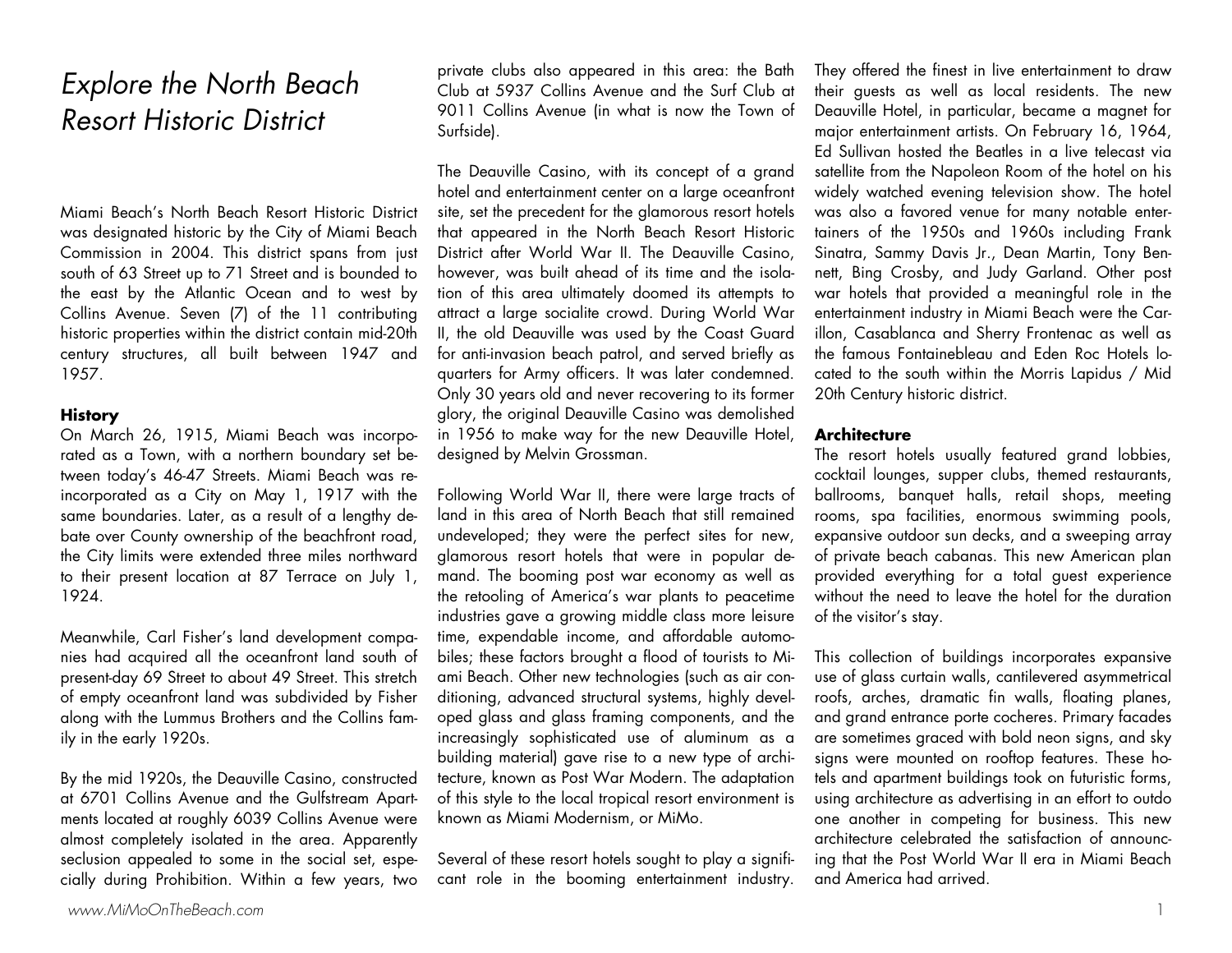MAP

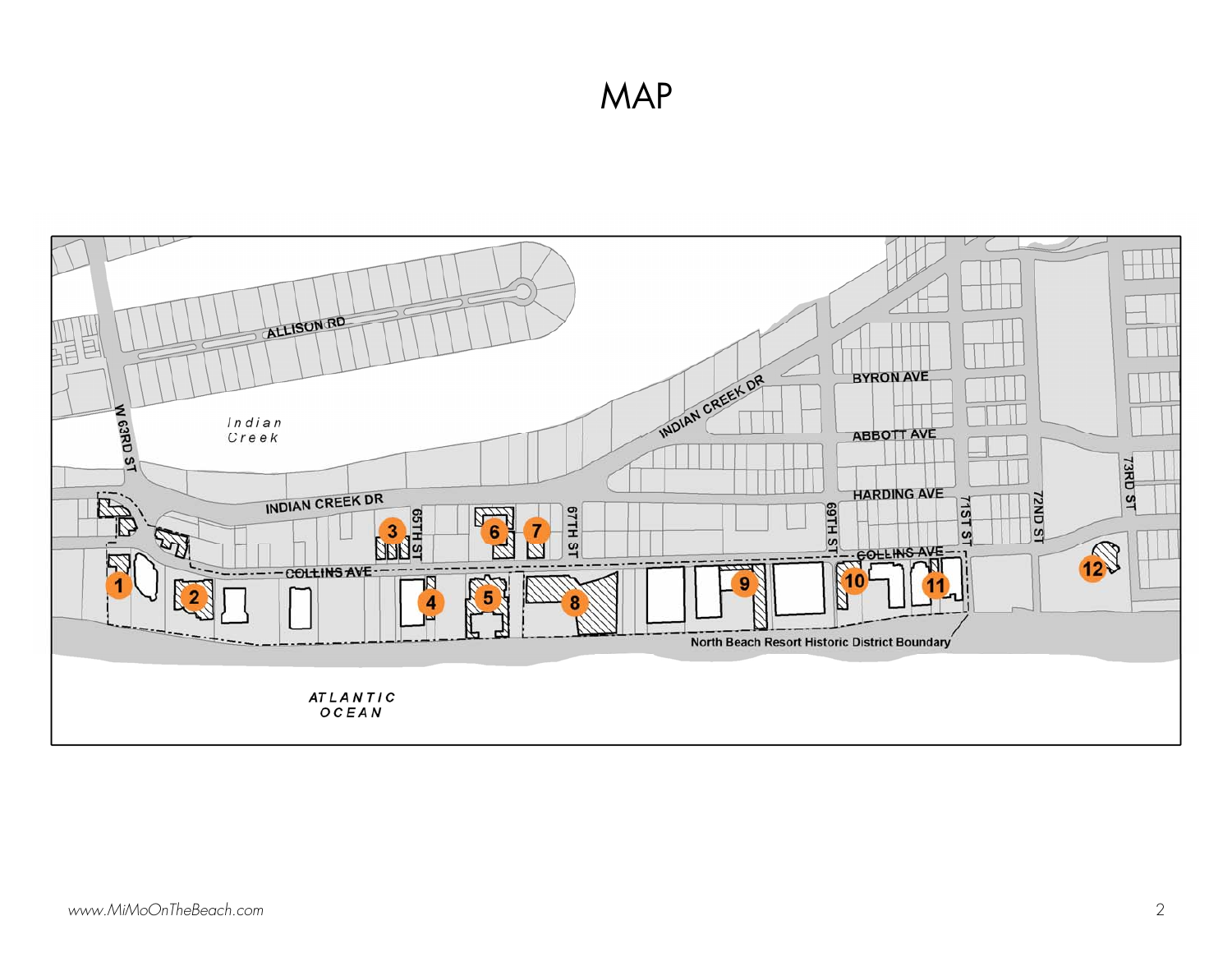# Historic MiMo Buildings - in and around the North Beach Resort Historic District



**Comfort Inn (Allison Hotel)**  6261 Collins Avenue A. Herbert Mathes, 1951

The front elevation of this hotel features a fabulous projecting concave wall with a fluted stucco finish and boxed ribbon windows. The curved wall is supported by columns with floating planes. A dramatic porte-cochere features neon signage in the spirit of the post war automotive age.



### **4 Mimosa Hotel (Brazil Hotel)**  6525 Collins Avenue

Albert Anis, 1953

This 4-story hotel features a simple rectilinear concrete and stucco frame which divides the building into 3 bays. The front entry porch is detailed with mosaic tiles on the walls and decorative columns with an abstract design.



**Casablanca Hotel** 6345 Collins Avenue Roy France, 1950

Features a 2-level lobby area with an Lshaped tower of guest rooms above, ribbon windows with continuous eyebrows and corner windows with wrapping eyebrows. This hotel was a landmark in exotic fantasy. It adapted to the post war automotive age with huge neon signage and a porte-cochere supported by four turbaned figures (telamons).





**3 Broadwater Beach Apartments** 6490—6498 Collins Avenue August Swarz, 1950

This grouping of 3 complementary garden-apartment buildings is an excellent example of Post War Modern style as applied to low-scale residential structures. Notice the mermaid who is being chased by 3 dolphins on the parapet wall. This is one of several MiMo buildings on this tour that is not within the historic district.



## **Sherry Frontenac Hotel** 6565 Collins Avenue Henry Hohauser, 1947

Features twin 9-story towers connected by a central 3-story lobby. The saw-tooth shaped plan of the towers provide many of the rooms with views of the ocean and allow for maximum sunlight. Guests are treated to a sweeping porte-cochere upon arrival.

**<sup>6</sup>Hotel Rowe** 6600 Collins Avenue David T. Ellis, 1939

In 1956, Carlos Schoeppl designed the great gabled addition that wedged itself in the old Hotel Rowe and transformed it from a Streamline Modern style hotel to a Post War Modern style motel. The merging of these two different styles of architecture is an interesting example of preserving the past while embracing the future.

www.MiMoOnTheBeach.com 3